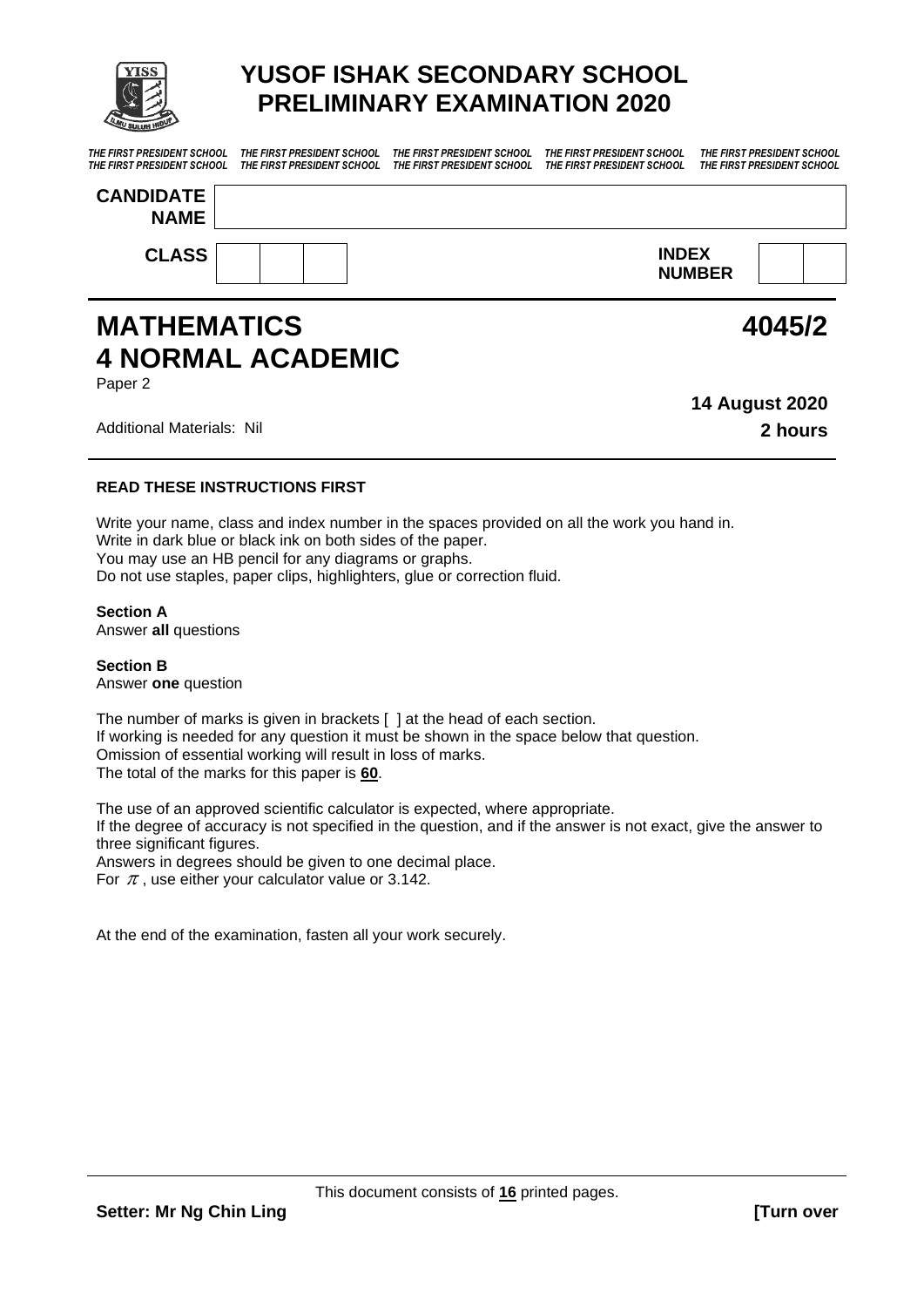#### *Mathematical Formulae*

*Compound interest*

Total amount = 
$$
P\left(1 + \frac{r}{100}\right)^n
$$

*Mensuration*

Curved surface area of cone = 
$$
\pi rl
$$
  
\nSurface area of a sphere =  $4\pi r^2$   
\nVolume of a cone =  $\frac{1}{3}\pi r^2 h$   
\nVolume of a sphere =  $\frac{4}{3}\pi r^3$   
\nArea of triangle ABC =  $\frac{1}{2}ab\sin C$   
\nArc length =  $r\theta$ , where is  $\theta$  in radians

Sector area =  $\frac{1}{2}r^2$ 2  $r^2\theta$ , where  $\theta$  is in radians

*Trigonometry*

$$
\frac{a}{\sin A} = \frac{b}{\sin B} = \frac{c}{\sin C}
$$

$$
a^2 = b^2 + c^2 - 2bc \cos A
$$

*Statistics*

$$
\text{Mean} = \frac{\sum fx}{\sum f}
$$

Standard deviation = 
$$
\sqrt{\frac{\sum fx^2}{\sum f} - \left(\frac{\sum fx}{\sum f}\right)^2}
$$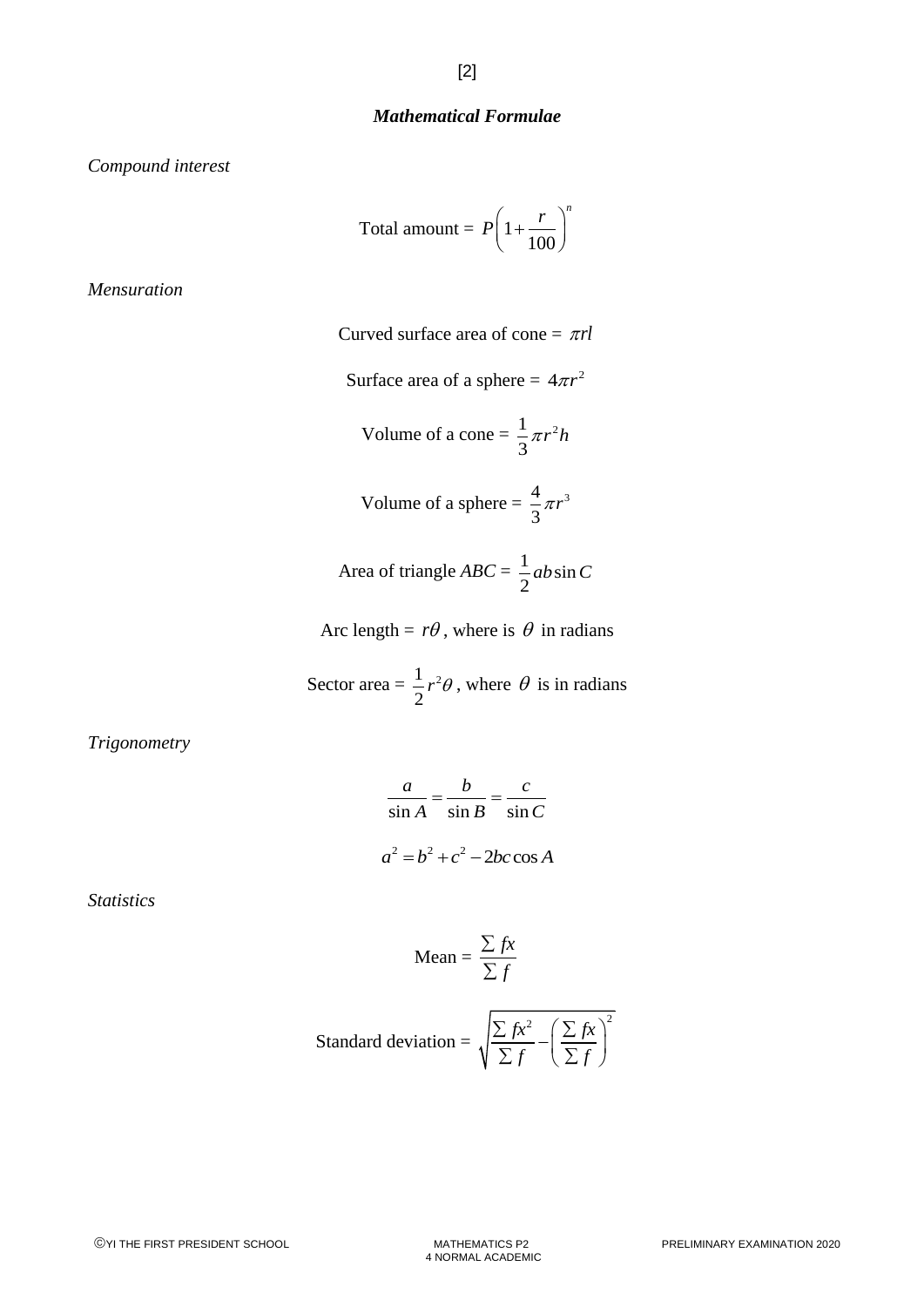#### **Section A (52 marks)**

[3]

Answer **all** questions in this section.

**1** The diameter of a virus is 0.0000001036 metres. **(a)** Write this diameter correct to 3 significant figures. [1] **(b)** Write your answer to **part (a)** in standard form. [1]

### **2** Simplify

(a) 
$$
\left(a^8\right)^{-\frac{3}{4}}
$$
, [2]

**(b)**  $(3b)^{0}$ .  $(3b)^{0}$ . [1]

**3 (a)** Find the highest common factor (HCF) of 16, 30 and 72. [1]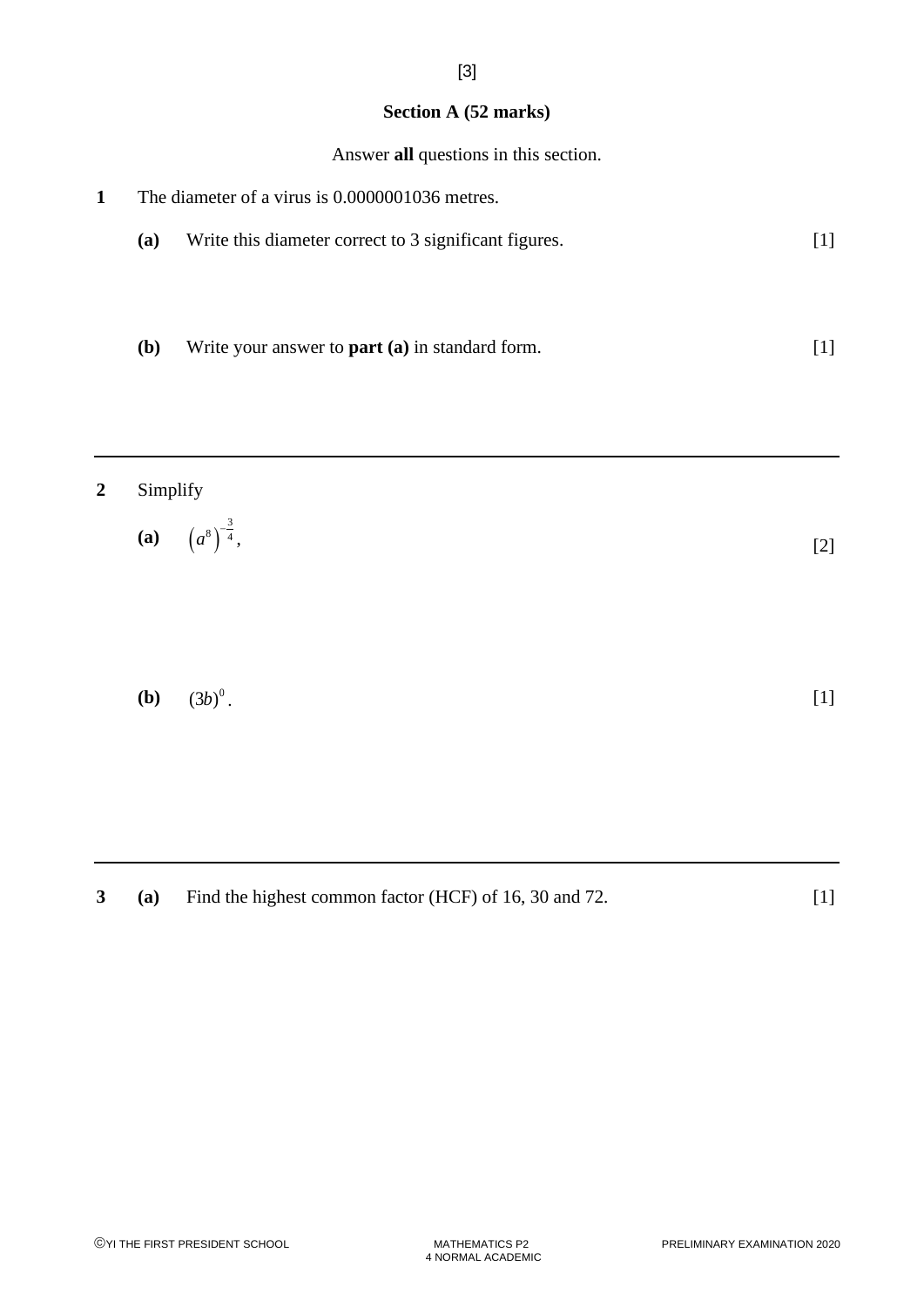**(b)** Bus Aero, Bus Best and Bus Causeway leave a bus station every 16, 30 and 72 minutes respectively.

The first time that the three buses set off together is 0800 hours. At what time will the three buses set off together again? [2]

**4** June cycles 6 km to school from home at an average speed of 20 km/h. After school, she cycles back home in 16 minutes.

| Find the average speed, in km/h, for June's cycling trip to and from school. | $[4]$ |
|------------------------------------------------------------------------------|-------|
|                                                                              |       |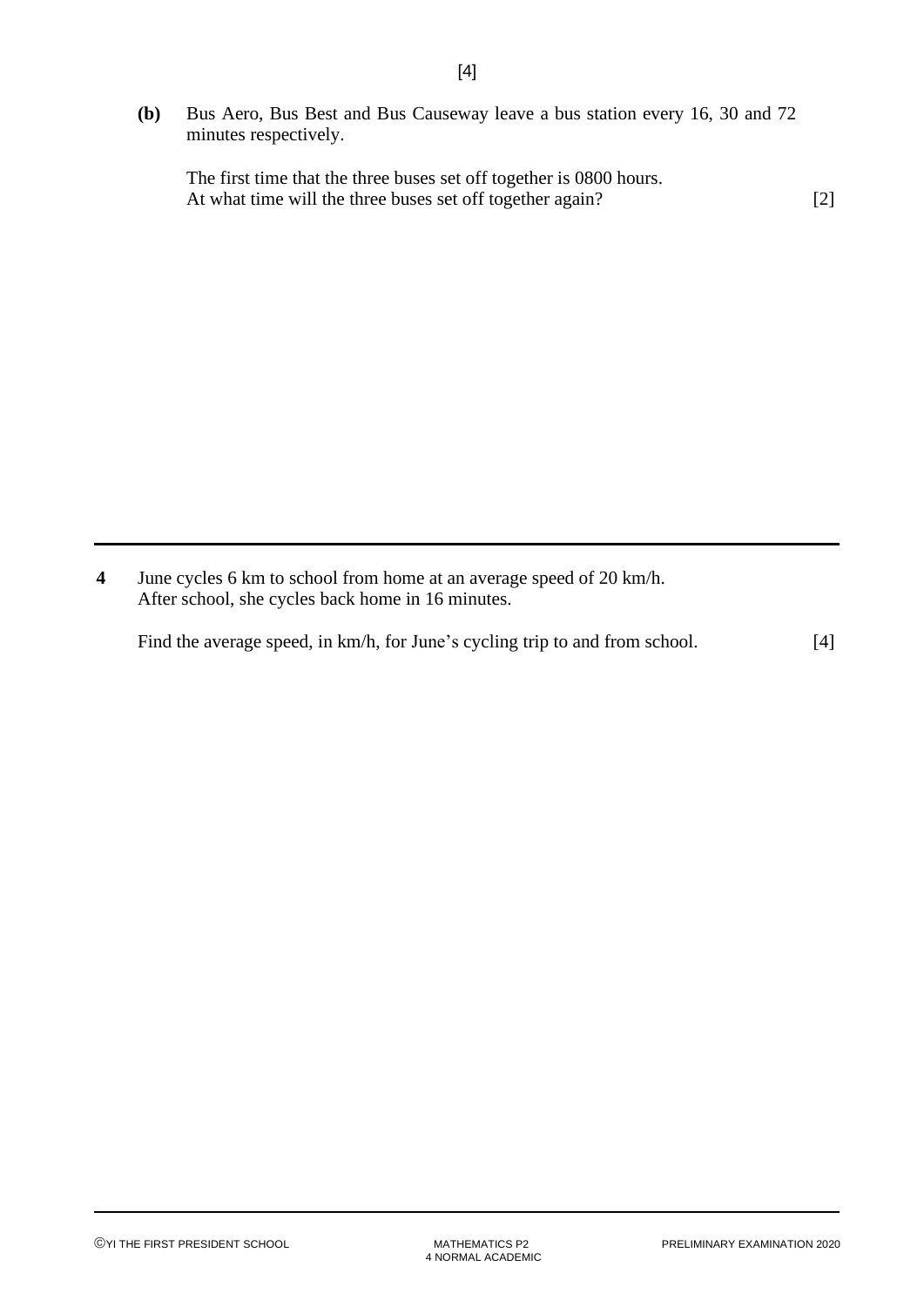**5 (a)** The perimeter of an equilateral triangle is equal to the circumference of a circle of radius 8 cm.

> Find the length of the side of the equilateral triangle, leaving the answer in terms of  $\pi$ . [2]

**(b)** Another equilateral triangle has the same area as a circle with radius 3 cm.

The length of the side of this triangle is *l* cm.

Find *l*. [2]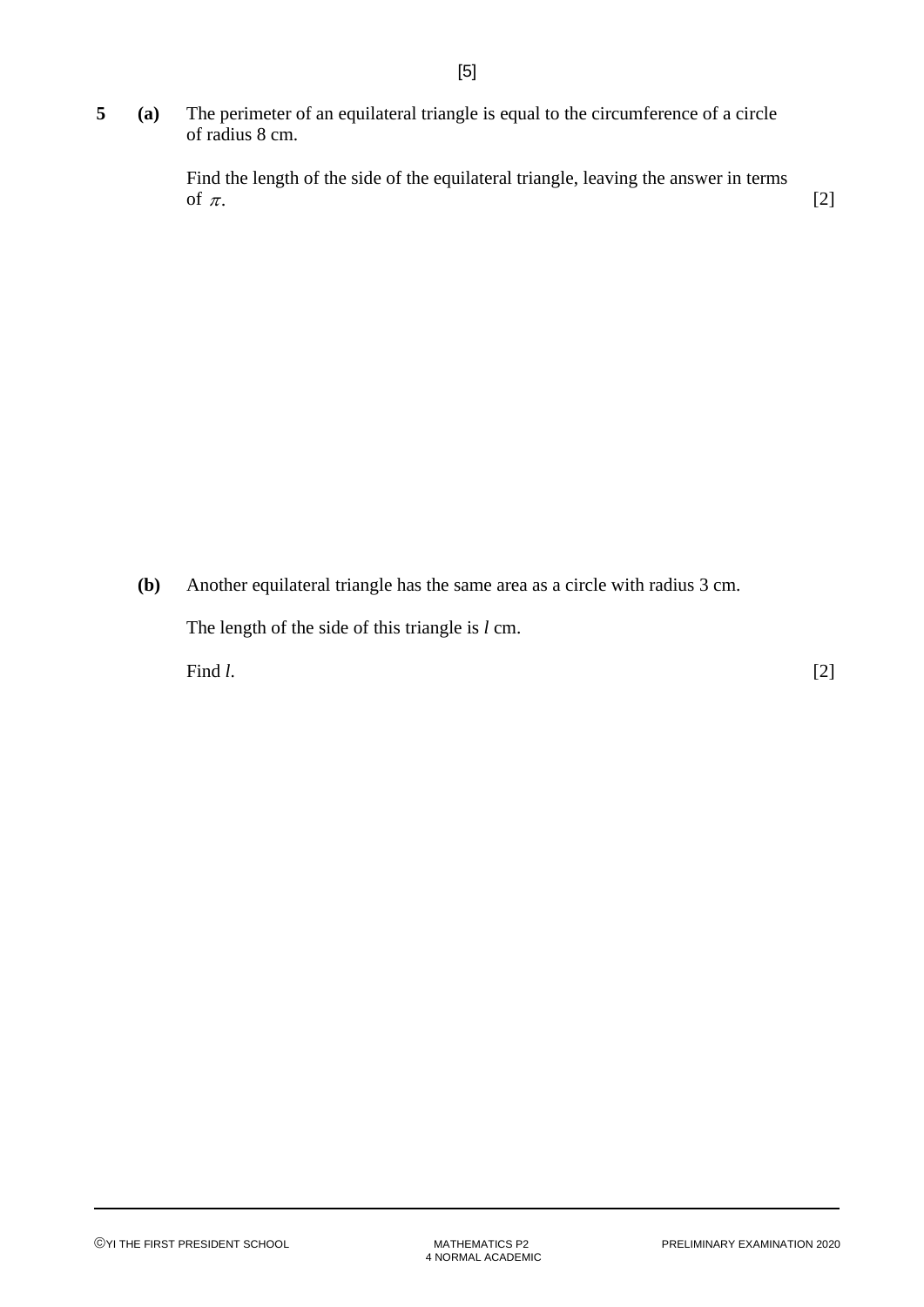

Prove that triangle *ABC* is a right-angled triangle. (Triangle *ABC* is not drawn to scale.) [2]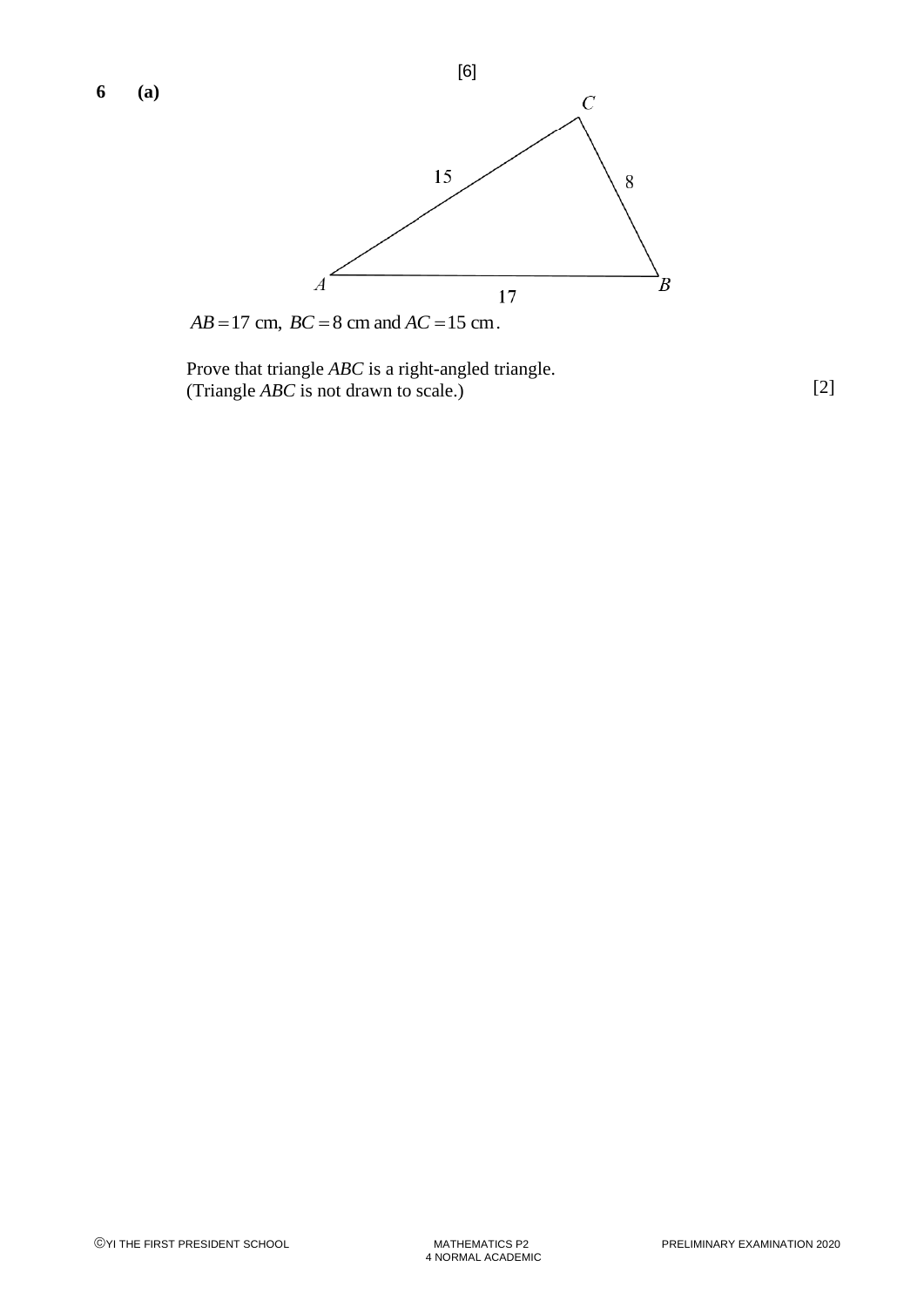



The length of *AD* is 6 cm.

Triangle *DEF* forms the other end of the uniform cross-section of the prism.

Calculate

| (i) | the length of the diagonal CD, |  |
|-----|--------------------------------|--|
|-----|--------------------------------|--|

**(ii)** the total surface area of the prism, [2]

| (iii) | the volume of the prism. |  |  |
|-------|--------------------------|--|--|
|-------|--------------------------|--|--|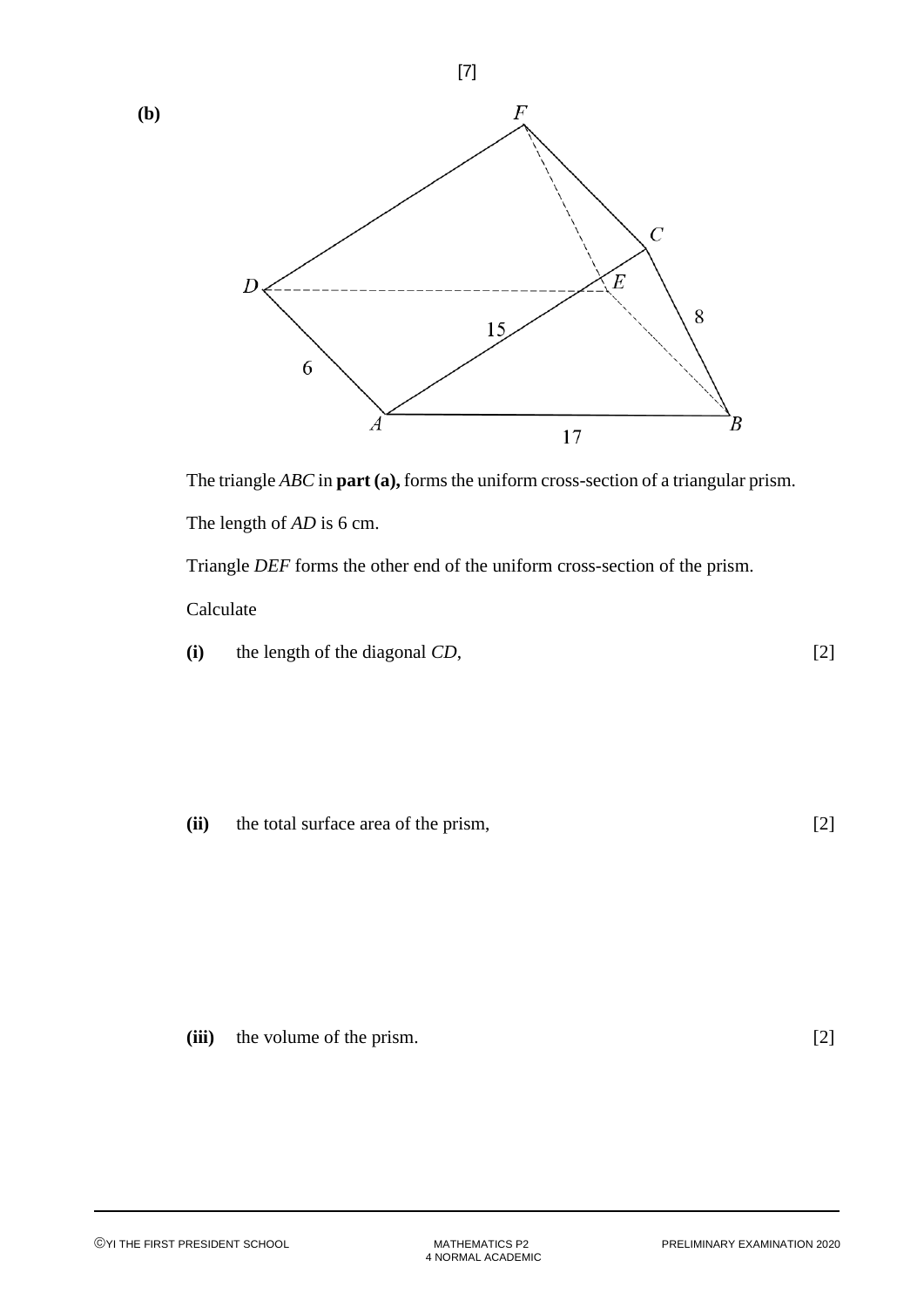

*ABC* are the vertices of a right-angled triangle. *A* is the point  $(1,1)$ , *B* is the point  $(1,3)$  and *C* is the point  $(p,1)$ .

(a) The right-angled triangle *ABC* has an area of  $5 \text{ units}^2$ .

Show that the value of  $p$  is  $-4$ .

**(b)** Find the equation of

**(i)** *AB*, [1]

**(ii)** *BC*. [3]

[2]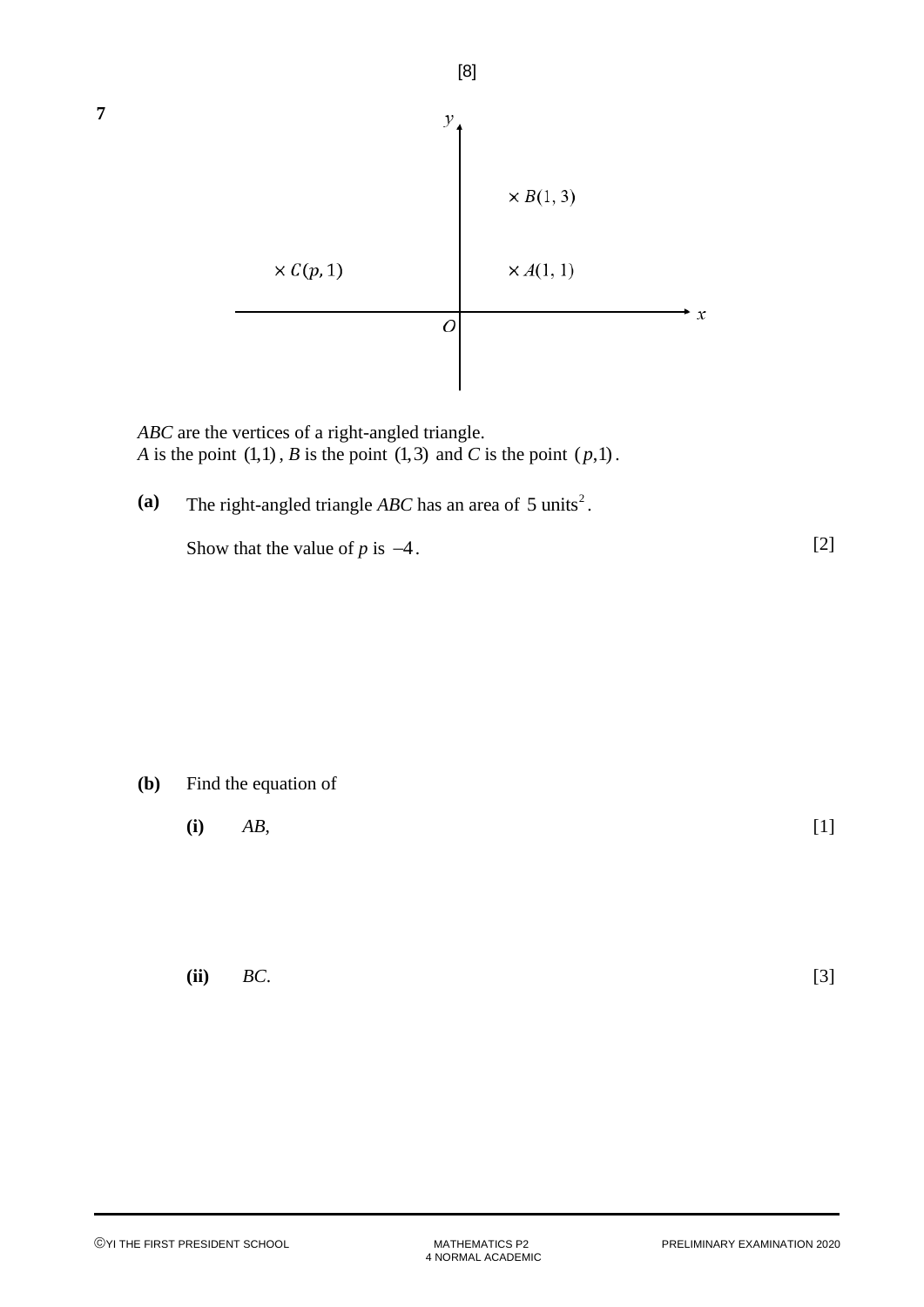**8 (a)** Expand and simplify  $6-3(x-3)$ .

**(b)** Factorise completely  $5ax - 15bx - a + 3b$ . [2]

(c) Solve 
$$
x-3=\frac{12}{x-2}
$$
. [4]

**9** A projectile is fired from the top of a hill. Its vertical height *h*, in metres, above the ground at time *t* seconds during the flight is represented by the equation  $h = 15 + 3t - t^2$ .

The table shows the corresponding values of *t* and *h* for the graph  $h = 15 + 3t - t^2$ .

|  |  | ن. د |  | ن.ر            |
|--|--|------|--|----------------|
|  |  |      |  | . . <u>.</u> . |

(a) Find the value of  $p$ .  $[1]$ 

[2]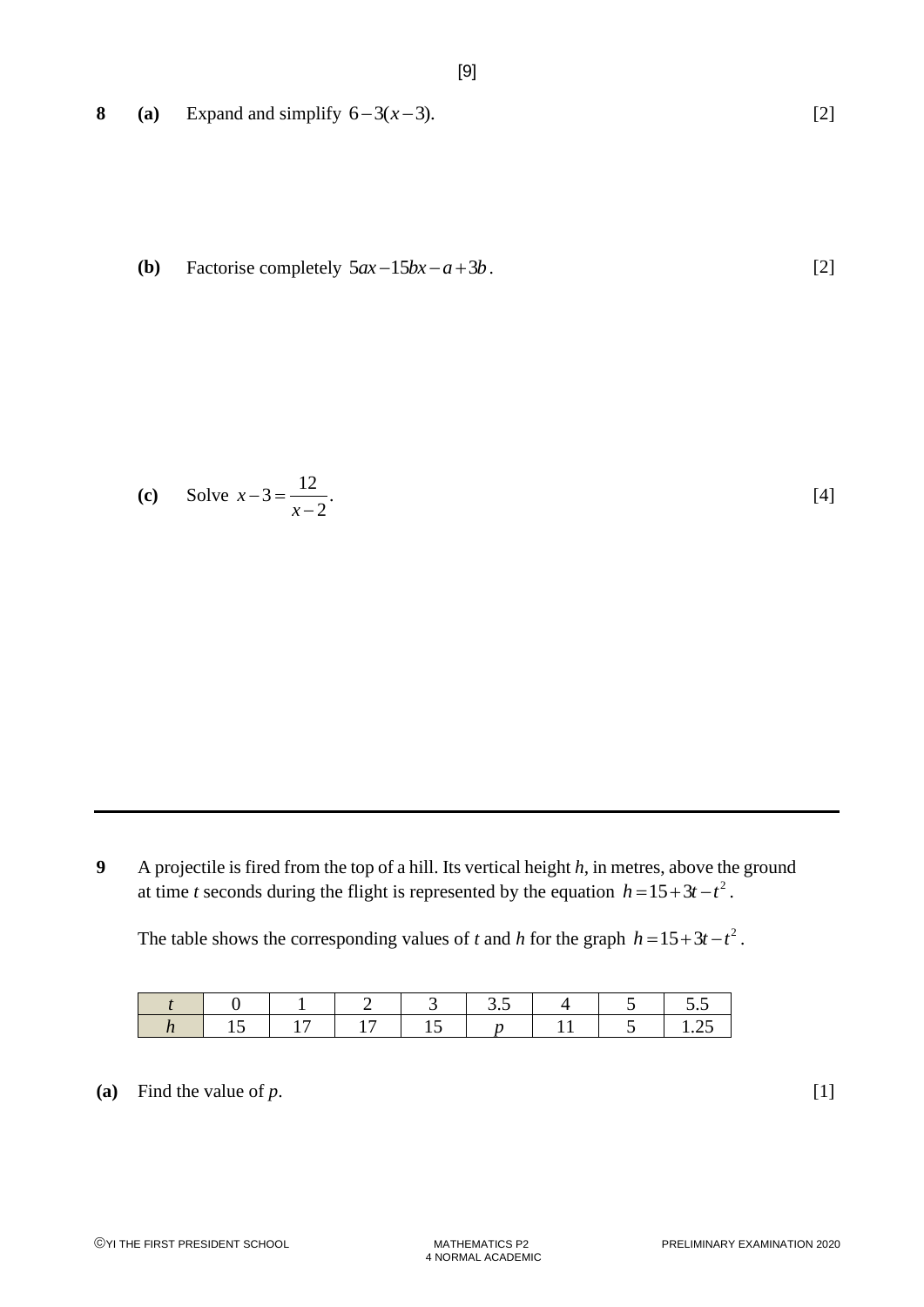## **(b)** Draw the graph of  $h = 15 + 3t - t^2$  on the grid provided.

Use a scale of 2 cm to 1 unit on the horizontal *t*-axis. Use a scale of 1 cm to 1 unit on the vertical *h*-axis. [3]

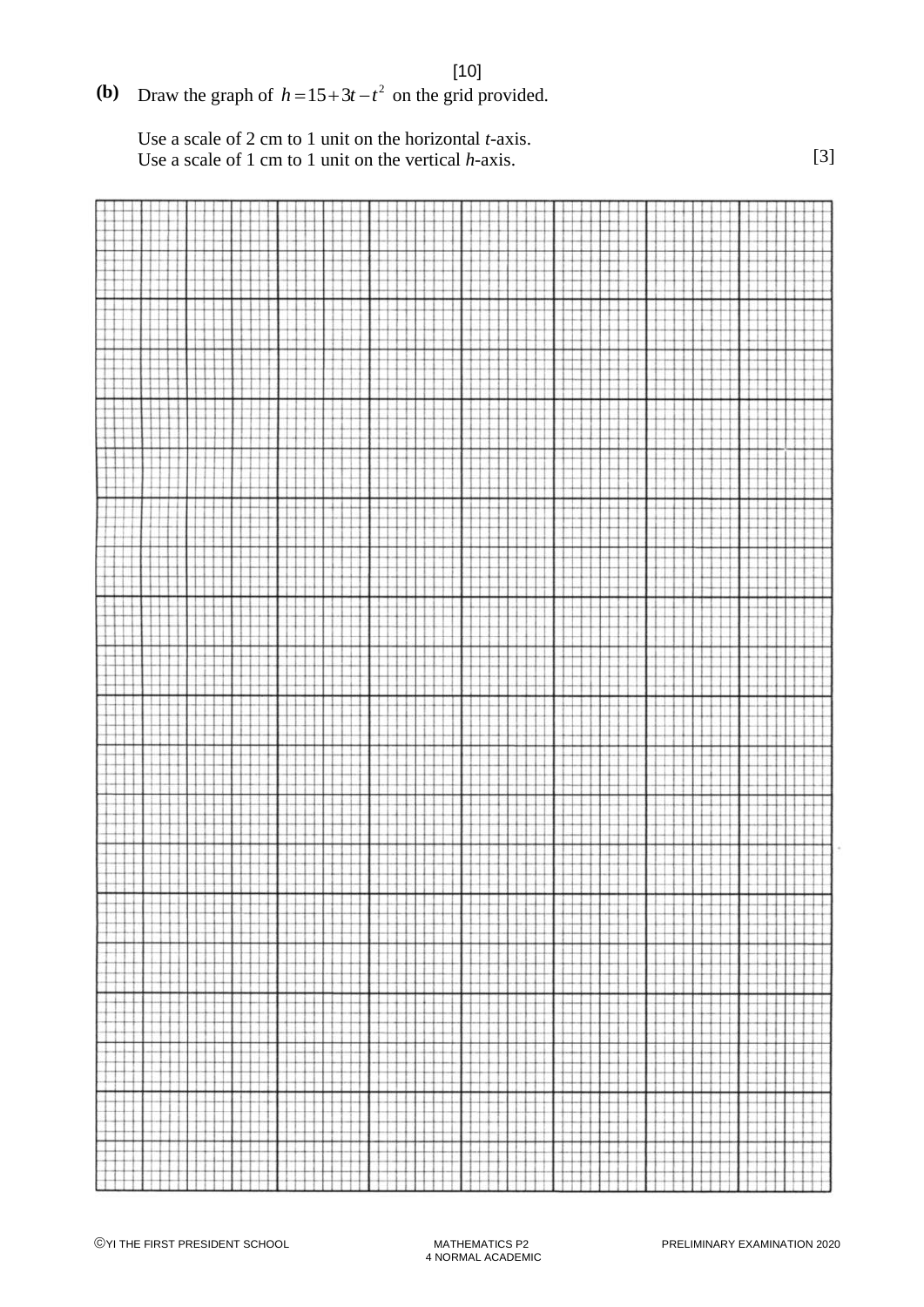- **(c)** Use your graph to **(i)** explain how the time in which the projectile hits the ground can be found, [1]
	- **(ii)** estimate the time when the ball hits the ground. [1]

**10 (a)** Letchmi earns a monthly income of \$9,500 in 2020.

She contributes 20% of her income every month to her Central Providend Fund (CPF) account as required by law.

Calculate the total amount which will be contributed to her CPF account in 2020. [2]

Table A shows part of the individual income tax rates table for Singapore residents.

| <b>Chargeable</b><br>Income $(\$)$ | Tax rate $(\% )$                 | <b>Gross Tax</b><br>Payable (\$) |
|------------------------------------|----------------------------------|----------------------------------|
| First \$20,000<br>Next \$10,000    | $\overline{0}$<br>$\overline{2}$ | 0.00<br>200.00                   |
| First \$30,000<br>Next \$10,000    | 3.50                             | 200.00<br>350.00                 |
| First \$40,000<br>Next \$40,000    | 7                                | 550.00<br>2800.00                |
| First \$80,000<br>Next \$40,000    | 11.5                             | 3350.00<br>4600.00               |

**Table A: Income tax rates table** 

Source: Inland Revenue Authority of Singapore (IRAS)

<https://www.iras.gov.sg/irashome/Quick-Links/Tax-Rates/Individual-Income-Tax-Rates/>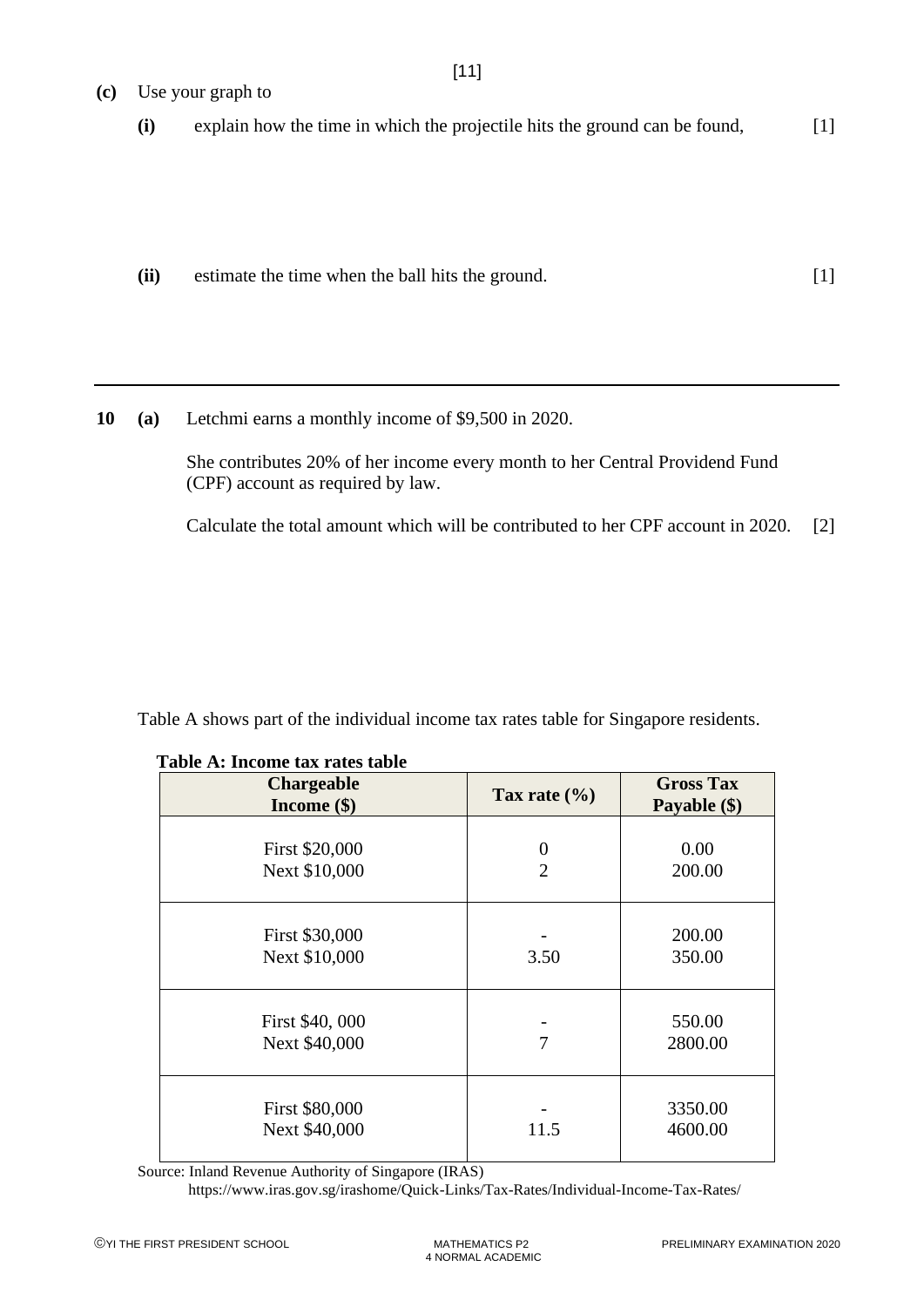Tax deductions are given to Singapore residents to encourage family formation, upgrading of skills and saving for retirement. These are implemented through reliefs which reduce the chargeable income.

| Table B shows the various tax reliefs for Singapore residents. |  |
|----------------------------------------------------------------|--|
|----------------------------------------------------------------|--|

| Table D. Deductions for Thurviquals (Reflets)                                                                                                                                                                                                                                                                                                                            |                                           |  |  |  |
|--------------------------------------------------------------------------------------------------------------------------------------------------------------------------------------------------------------------------------------------------------------------------------------------------------------------------------------------------------------------------|-------------------------------------------|--|--|--|
| Tax relief                                                                                                                                                                                                                                                                                                                                                               | Amount                                    |  |  |  |
| CPF salary contribution                                                                                                                                                                                                                                                                                                                                                  | 20% of salary                             |  |  |  |
| CPF top-up (self)                                                                                                                                                                                                                                                                                                                                                        | Up to \$7,000                             |  |  |  |
| CPF top-up (spouse)                                                                                                                                                                                                                                                                                                                                                      | Up to \$7,000                             |  |  |  |
| Course fee relief                                                                                                                                                                                                                                                                                                                                                        | Up to \$5,500                             |  |  |  |
| Parent relief (non-working parents)<br>-Taxpayer stays with Parent<br>-Taxpayer does not stay with parent                                                                                                                                                                                                                                                                | $$9,000$ per parent<br>\$5,500 per parent |  |  |  |
| <b>Qualifying Child Relief</b>                                                                                                                                                                                                                                                                                                                                           | \$4,000                                   |  |  |  |
| <b>Supplementary Retirement Scheme</b><br>(SRS) contribution                                                                                                                                                                                                                                                                                                             | Up to \$15,300                            |  |  |  |
| $\lambda$ 1. $\lambda$ 1. $\lambda$ 0. $\lambda$ 1. $\lambda$ 1. $\lambda$ 1. $\lambda$ 1. $\lambda$ 1. $\lambda$ 1. $\lambda$ 1. $\lambda$ 1. $\lambda$ 1. $\lambda$ 1. $\lambda$ 1. $\lambda$ 1. $\lambda$ 1. $\lambda$ 1. $\lambda$ 1. $\lambda$ 1. $\lambda$ 1. $\lambda$ 1. $\lambda$ 1. $\lambda$ 1. $\lambda$ 1. $\lambda$ 1. $\lambda$ 1. $\lambda$ 1. $\lambda$ |                                           |  |  |  |

| <b>Table B: Deductions for Individuals (Reliefs)</b> |  |  |  |
|------------------------------------------------------|--|--|--|
|------------------------------------------------------|--|--|--|

Adapted from Inland Revenue Authority of Singapore (IRAS)

[https://www.iras.gov.sg/irashome/Individuals/Locals/Working-Out-Your- Taxes/Deductions-for-](https://www.iras.gov.sg/irashome/Individuals/Locals/Working-Out-Your-Taxes/Deductions-for-Individuals--Reliefs--Expenses--Donations-/)[Individuals--Reliefs--Expenses--Donations-/](https://www.iras.gov.sg/irashome/Individuals/Locals/Working-Out-Your-Taxes/Deductions-for-Individuals--Reliefs--Expenses--Donations-/)

Letchmi has a new-born child and stays with both her retired parents.

Besides the compulsory CPF contributions, she makes a CPF top up of \$7,000 for herself.

Letchmi has also signed up for a professional development course that costs \$5,000.

**(b)** Calculate her income tax payable in 2020. [3]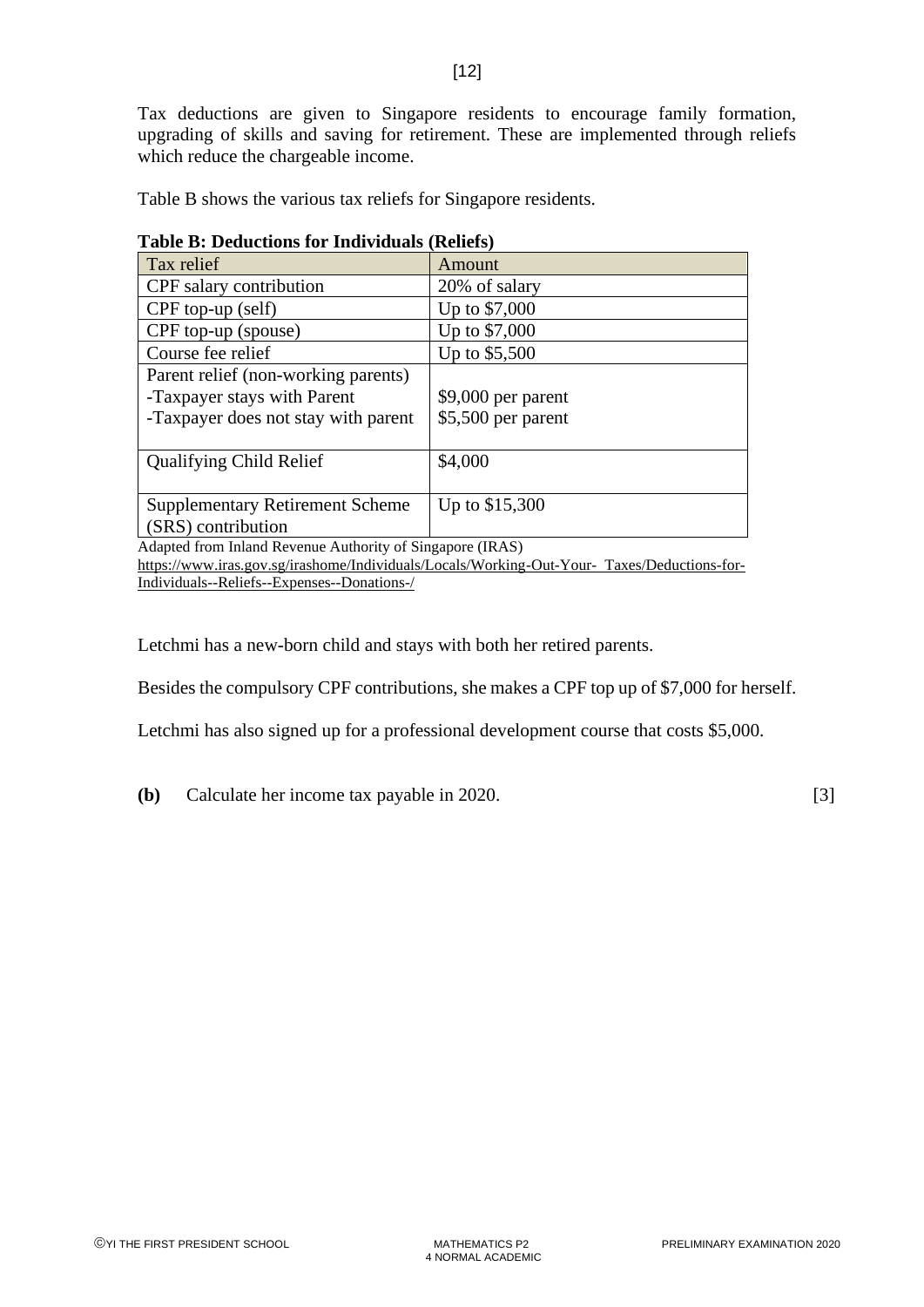Letchmi has personal savings of \$6500 in her bank.

She has two choices of using the money.

Choice 1: Reduce further her income tax payable by contributing all of it to her Supplementary Retirement Scheme account.

OR

Choice 2: Invest the money for 1 year in a financial product that guarantees a return of 8% per annum.

**(c)** Decide which choice should Letchmi make.

Explain your answer with suitable workings. [3]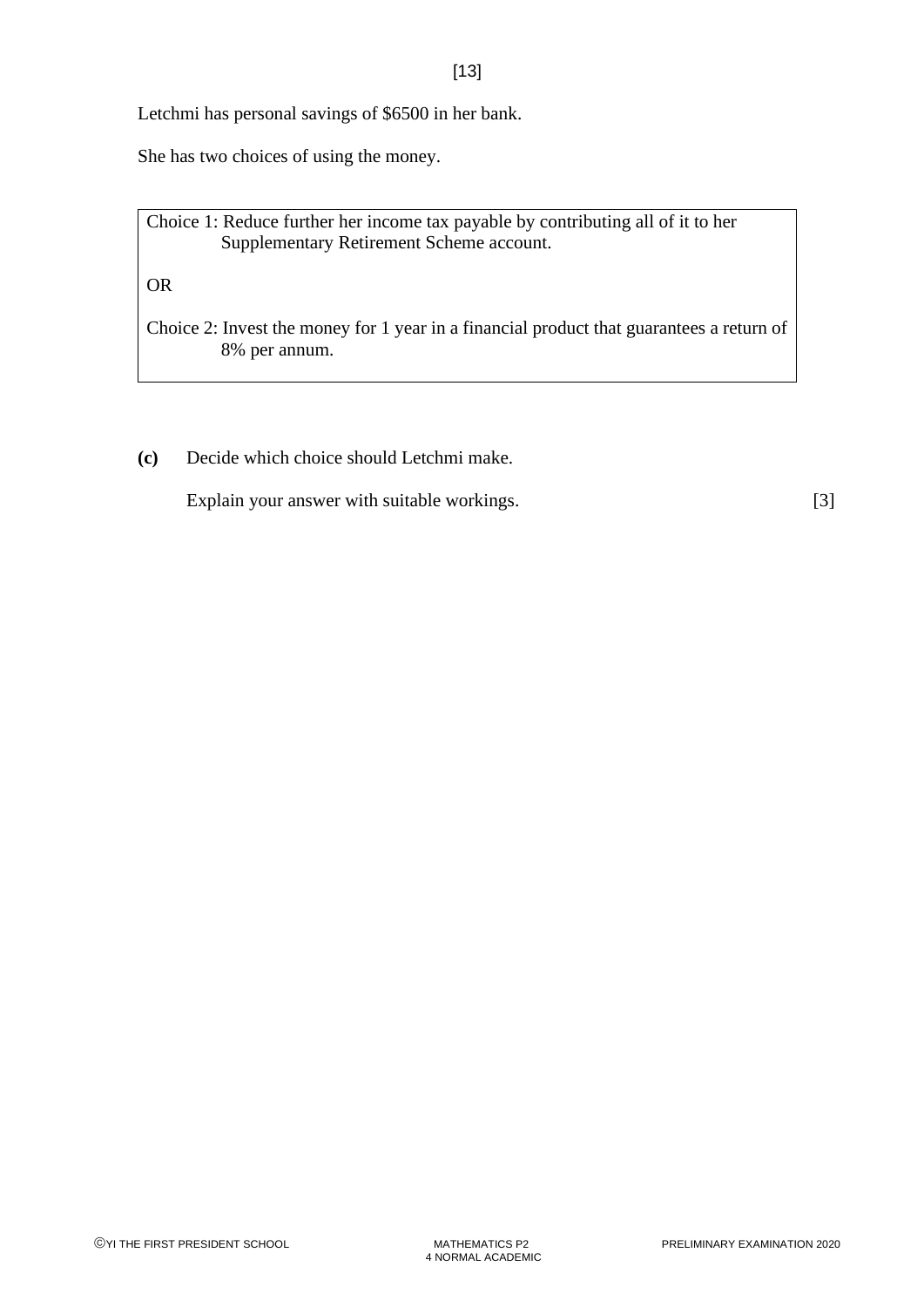#### [14] **Section B (8 Marks)**

Answer **one** question from this section. Each question carries 8 marks.



In the diagram, *A*, *B*, *C* and *D* are points on the circle, centre *O*. *BD* is a diameter of the circle. *E* is a point on line *CD*.

Angle *AOD* =1.88 radians.  $OD = 3.75$  cm,  $BE = 6.5$  cm and  $DE = 2.5$  cm.

#### **(a)** Calculate

- **(i)** angle *AOB,* giving your answer in radians, [1]
- **(ii)** *AB,* [2]

**(iii)** angle *BED,* giving your answer in radians. [3]

**(b)** Calculate the length of minor arc 
$$
AD
$$
. [2]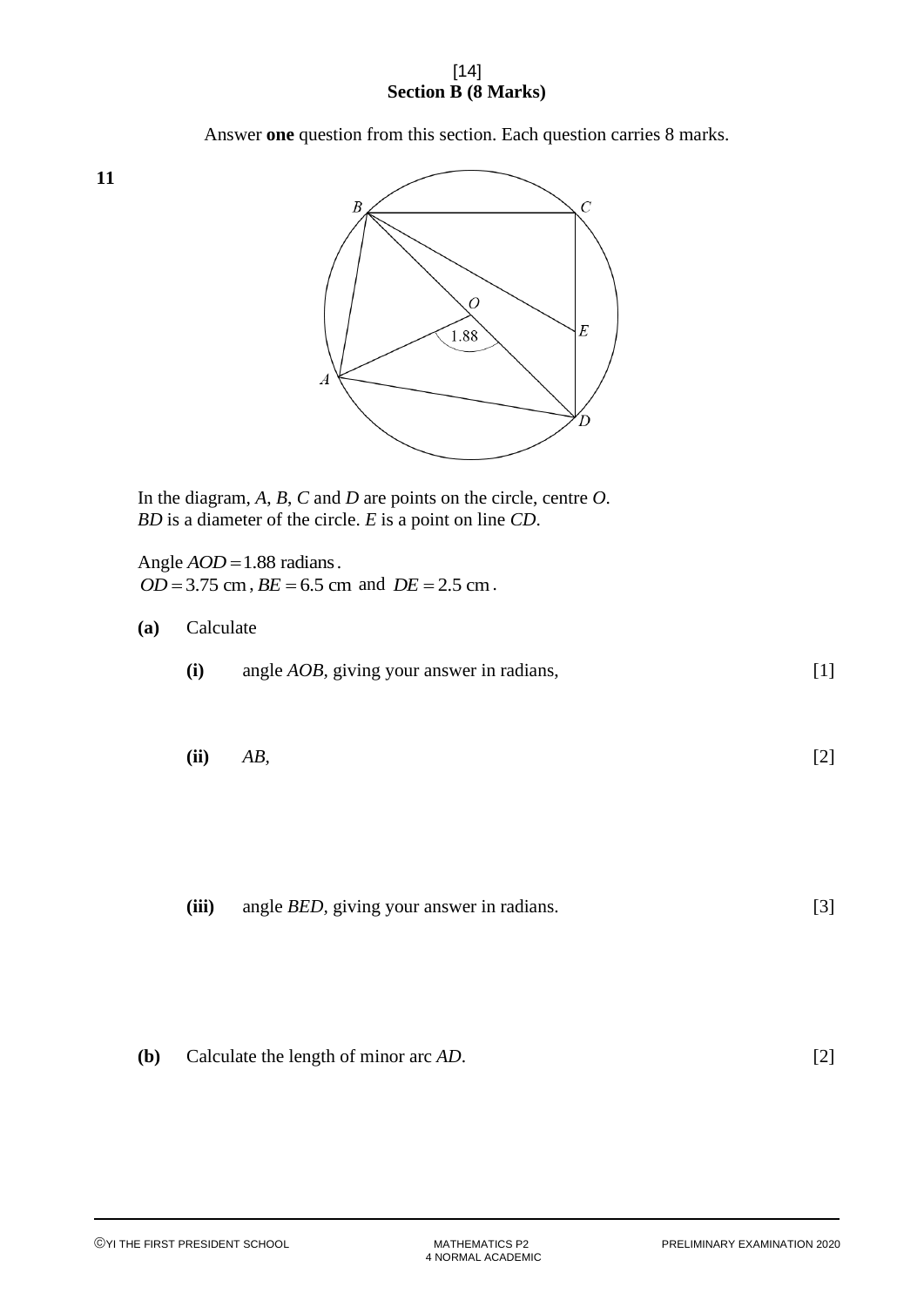

**(a)** The box-and-whisker plot summarises the time spent on homework daily for Class A.

| (i) | Find the median time. |  |
|-----|-----------------------|--|
|     |                       |  |

**(ii)** Find the interquartile range of the time spent on homework. [1]

**(iii)** In Class B, it has an upper quartile of 45 minutes.

Which class has a larger proportion of students that spends 46 minutes or more on their homework?

Explain your answer. [1]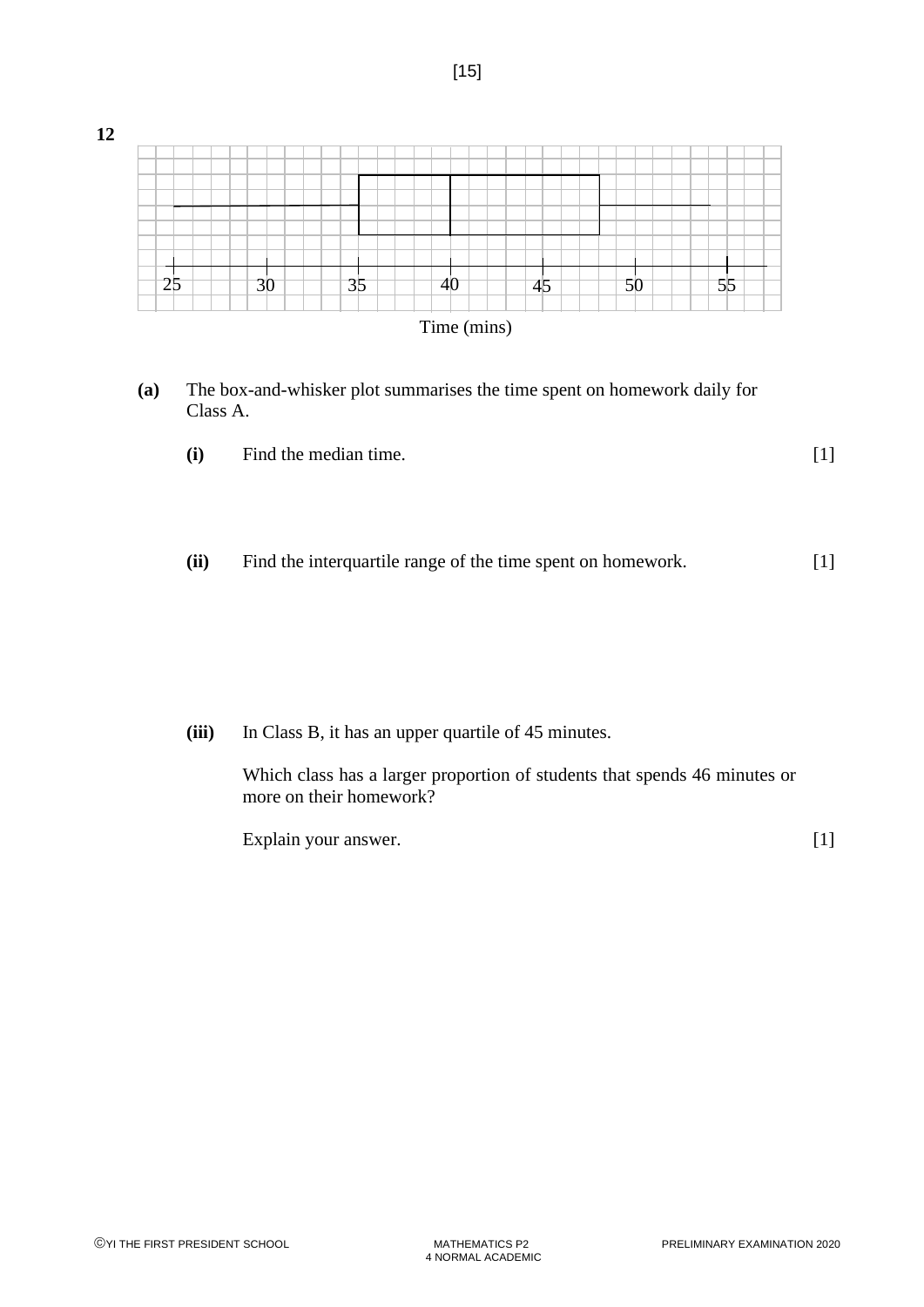**(b)** There are 42 students in Class A.

The table below summarises the time taken by the 42 Class A students to complete a 5 km run.

| Time $(t \text{ minutes})$ | Frequency |
|----------------------------|-----------|
| $20 \le t < 25$            |           |
| $25 \le t < 30$            |           |
| $30 \le t < 35$            | 10        |
| $35 \le t < 40$            | 17        |
| $40 \le t < 45$            |           |

**(i)** Calculate an estimate of the mean time taken by the students. [2]

**(ii)** Explain why the mean time is an 'estimate'. [1]

**(iii)** Two of the students are picked at random.

What is the probability that the two students picked complete the run in less  $\frac{1}{2}$  than 30 minutes? [2]